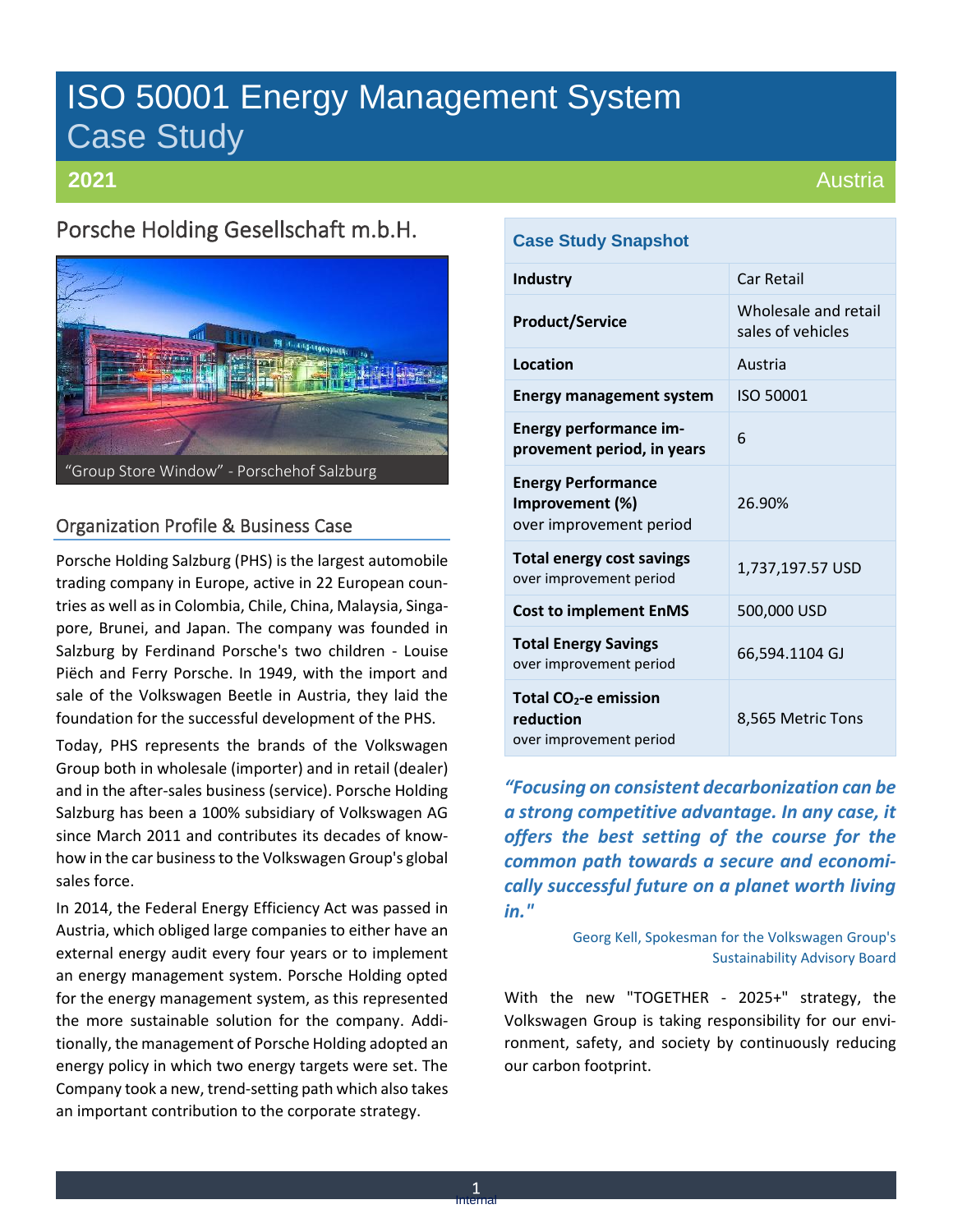#### Business Benefits

As already mentioned, the Federal Energy Efficiency Act was passed in Austria in 2014. Therefore, the Porsche Holding Salzburg decided to implement an energy management system according to ISO50001 instead of doing an external energy audit every four years. The scope here includes all locations in Austria. Since this represented a new topic and a new challenge for the group, a new employee (Thomas Huber, MA) was recruited who, along with the meanwhile five other employees, is still working on this.

At the beginning of the implementation of the energy management system, the priority for the group was to meet the legal requirements, but this quickly changed in a positive sustainable direction after the evaluation of the first results regarding energy and cost savings.

In the adopted energy policy, the following two energy goals until 2025 were set:

- Reduction of energy consumption, based on 2014, by 25% per square meter of gross floor area (kWh/m²)
- Reduction of CO2 emissions, based on 2014, by 25% per square meter of gross floor area (kg/m²)

Each target is monitored annually in terms of achievement and cost savings and communicated to the management. In addition, the results regarding to the energy consumption are weather adjusted with heating degree days.

|                                                   | 2014  | 2015   | 2016    | 2017    | 2018     | 2019     | 2020     | 2025                     |
|---------------------------------------------------|-------|--------|---------|---------|----------|----------|----------|--------------------------|
| <b>Energy</b><br>kWh/m <sup>2</sup><br>(real)     | 184.5 | 183.0  | 174.4   | 174.1   | 161.4    | 152.8    | 134.8    |                          |
| <b>Saving</b><br>%<br>(real)                      | 0.0   | $-0.8$ | $-5.5$  | $-5.6$  | $-12.5%$ | $-17.2%$ | $-26.9%$ |                          |
| <b>CO2-Emission</b><br>kg/m <sup>2</sup>          | 46.2  | 45.2   | 41.1    | 42.7    | 38.9     | 36.4     | 19.6     |                          |
| <b>Saving</b><br>℅                                | 0.0   | $-2.0$ | $-11.0$ | $-8.0$  | $-16.0$  | $-21.0$  | $-58.0$  | $\overline{\phantom{0}}$ |
| <b>Target Value</b><br>%                          | 0.0   | 0.0    | $-2.0$  | $-5.0$  | $-10.0$  | $-15.0$  | $-20.0$  | $-25.0$                  |
| <b>Energy</b><br>kWh/m <sup>2</sup><br>(adjusted) | 184.5 | 171.0  | 162.0   | 161.1   | 156.5    | 147.3    | 127.7    |                          |
| Saving<br>%<br>(adjusted)                         | 0.0   | $-7.3$ | $-12.2$ | $-12.7$ | $-15.2$  | $-20.1$  | $-30.8$  |                          |

Chart 1: KPI-Development - PHS

As shown in Chart 1, both targets have been exceeded every year since 2016. The positive results led to more budget being released for innovative projects and a steady increase in savings. A significant contribution to the reduction of CO2 emissions was made by the switch to 100% green electricity since 2020. However, it should also be noted that in 2020 the COVID pandemic had an impact on energy consumption as well as CO2 emissions. In addition to energy and CO2 savings, cost savings are of course the most important point for the group. The implemented energy management system and the implemented energy efficiency measures have saved a total of EUR 1,479,869.10 or USD 1,737,197.57 (changeover August 12, 2021) since 2014. For the calculation of these savings, the growth via the increase in area was also considered. It should also be mentioned that these are purely energy costs. Costs that were saved, for example, through reduced maintenance or less wear and tear, are not considered here, as these are difficult to represent.

One example of this is the conversion of the lighting to LED. The significantly longer service life prevents frequent changing of the luminous bodies, which in turn saves considerable personnel and material costs.

To be able to achieve these savings at all, human and financial resources also had to be invested, of course. So far these have been made up as follows:

- Internal staff for the implementation as well as the operation and the continuous further development of the central energy management system. The time required for maintaining and further developing the system amounts to more than a year. This also includes the time of the staff on the different locations.
- Internal staff at the individual locations who implement the requirements of the energy management system there
- External staff for advice and internal audits
- External staff for the third-party audit
- Measurement technology for ongoing monitoring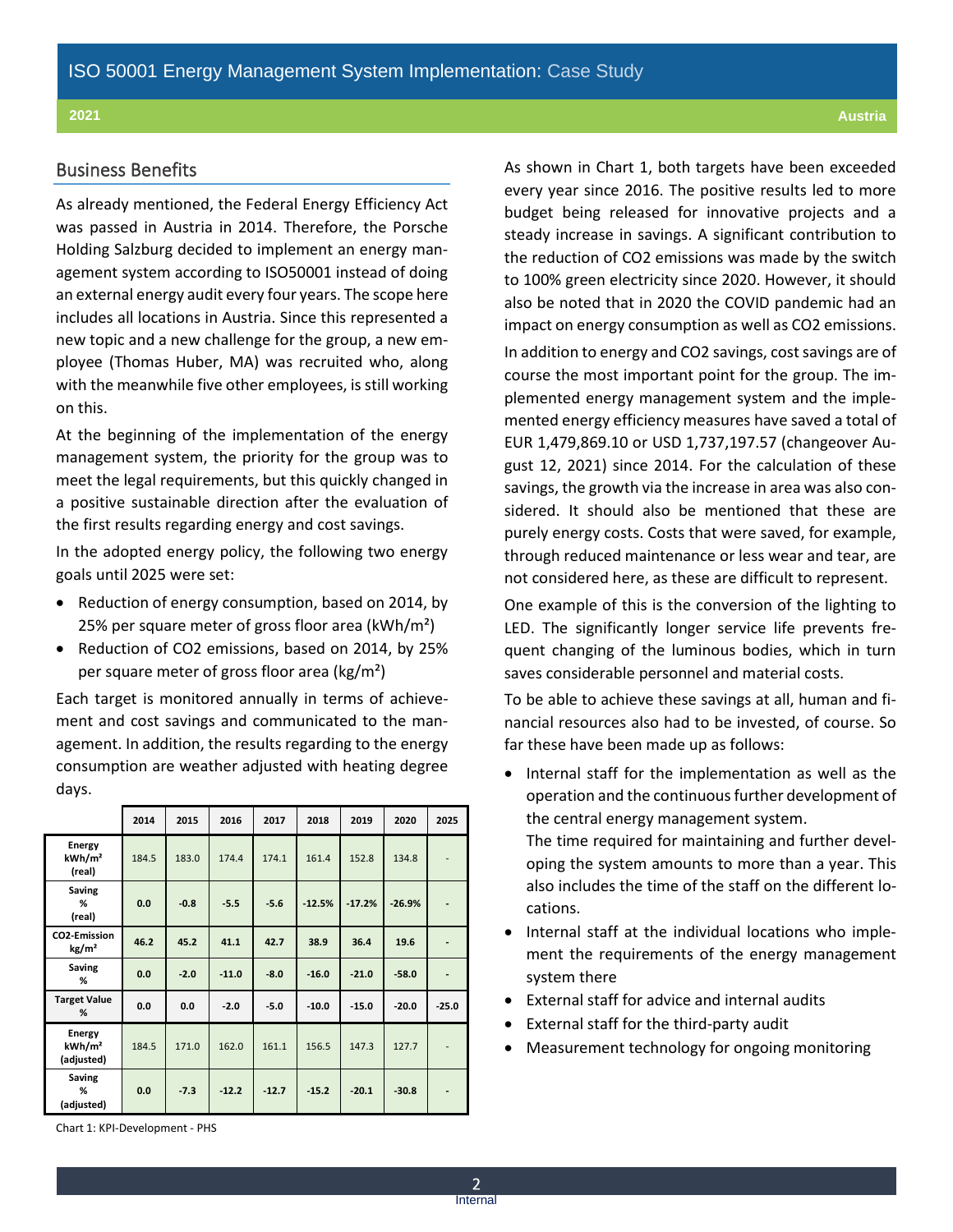#### Plan

The Austrian legislation had a significant influence on the introduction of the energy management system. Due to the obligations of the Federal Energy Efficiency Act, the management could be convinced of the more sustainable benefits of a management system. After the decision, the energy manager started the preparations for the implementation.

In a first step, it was determined which data are systemically relevant and which must be collected. The focus was initially on the number of locations including their size and energy consumption, broken down by energy source. The year 2014 was set as the starting point. The data was initially recorded via the energy bills of the individual suppliers. To be able to present this more clearly and in more detail in the future, a comprehensive energy monitoring system for all sites was installed with which the electricity, heat and water consumption could be measured using main and partial meters. Currently there are around 2,500 meters installed here. This also made it possible to make savings in small optimization measures such as adapting a heating control system visible.

Figure 1 shows the energy monitoring dashboard from the main location in Salzburg. This shows the benchmarking between the individual, comparable locations. There is such an overview for every location and every location manager has access to this program. This means that it can be seen immediately whether the site is developing positively or negatively compared to other sites. This is an important tool to show the development and to promote indirect competition.



Figure 1: Energy-Monitoring - PHS

The consumption, load profiles and savings now made visible, were important tools for the management's further decisions about human and financial resources.

In a further step, those responsible for the location were trained in the topics relevant to them. These include regular training of employees at their location, compliance with the testing and maintenance obligations of energyrelevant technical systems and efficient management of their operations.

Since then, the management has been informed during regular jour fixes and the annual management review.

*"Climate and environmental protection affect us all. As the largest automobile dealer in Europe and a subsidiary of Volkswagen AG, we contribute to climate protection with our options."*

Dr. Hans Peter Schuetzinger, CEO Porsche Holding Salzburg

### Do, Check, Act

After the certification, optimizations were carried out continuously to improve the system, to make it more measurable and monitorable. In addition, several projects have been implemented to reduce energy consumption continuously and sustainably.

#### **Energy-KPI**

To be able to present the development of the energy consumption of the locations plausibly, a project was implemented with the AEA-Austrian Energy Agency, which aimed to establish a key figure system for the locations. A regression analysis was used to determine the factors that have the most significant influence on energy consumption and categories were created to be able to compare the performance of the locations. The weather was identified as the main influencing factor. The locations were divided into 7 categories, considering the area, the purpose of the location (car dealership or administration and logistics) and, in the case of a car dealership, with or without a paint shop. kWh/m<sup>2</sup> is used as the key performance indicator.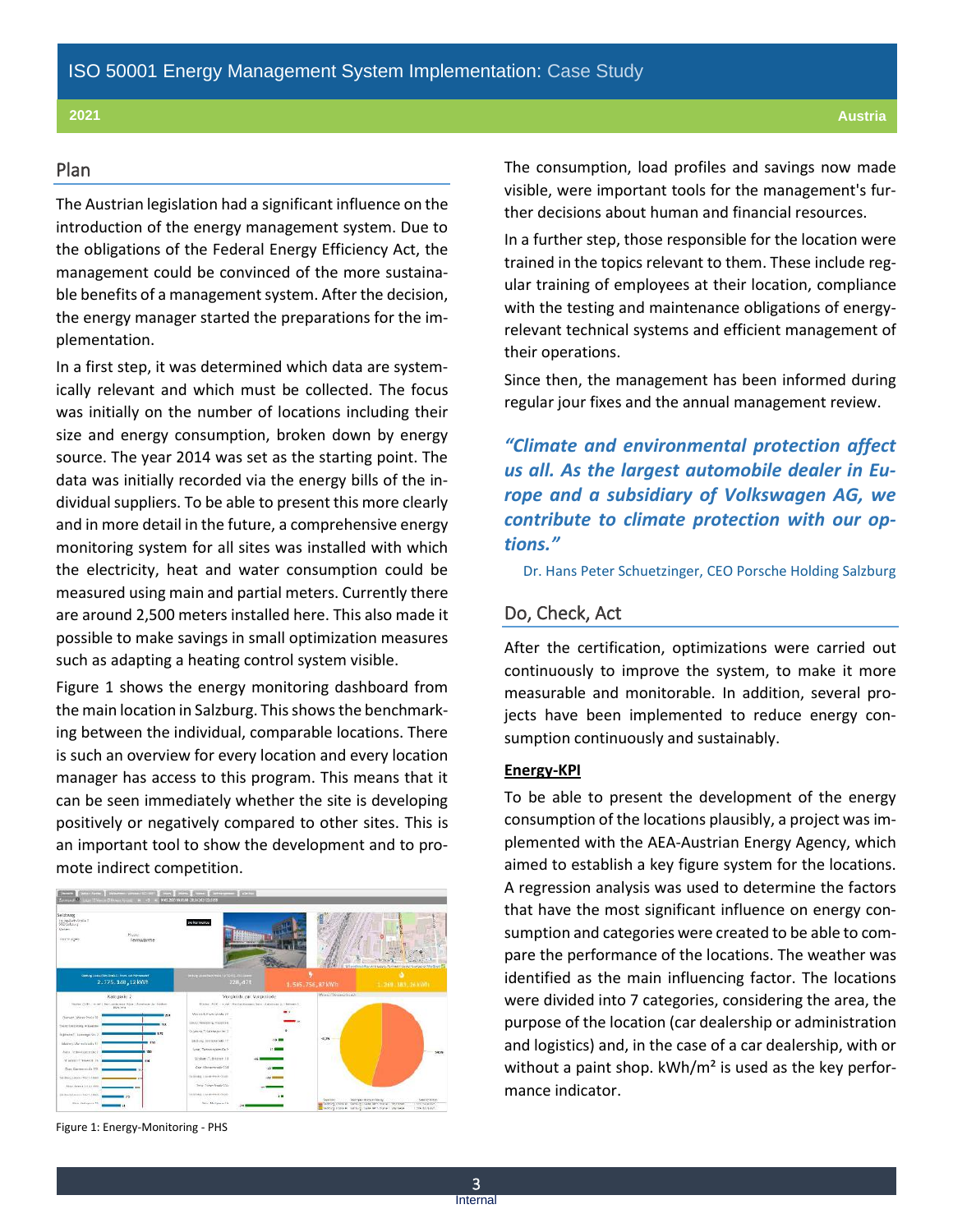Figure 2 shows the AEA benchmark tool, in which the actual and expected energy consumption per location and overall is shown. This is also used to check the energy monitoring data at regular intervals.



Figure 2: Benchmarktool - PHS

#### **Testing and Maintenance Obligations**

To comply with the statutory inspection and maintenance obligations a CAFM software was introduced into which all relevant systems were incorporated. This means that all energy-relevant parts such as air conditioning, heating or compressors are introduced in this database. On the one hand, this solution helps to ensure that you are legally compliant, but also that systems that have an impact on energy consumption are regularly checked and serviced. If maintenance or checks are overdue or not carried out, the supervisor is informed by an escalation.

#### **Energy Optimization Projects**

To reduce energy consumption sustainably and in the long term, optimization measures were carried out again and again. The largest and most important was the "Optimization of Operating Costs" project. The heating systems at all relevant locations were modernized or replaced. A new control system was also installed, and the hot water preparation was converted to a decentralized system. Since the hot water requirement in a car dealership is very low, this is much more efficient than heating a small amount of water with the building's heating system. It was not only possible to achieve considerable energy and cost savings here, but also an increase in comfort. Likewise, the lighting at many locations has been converted to LED and 26 photovoltaic systems have now been installed. During the optimization measures, procurement criteria such as a maximum GWP of 750 for refrigerants or a minimum light output of 85 lumens / watt for showroom lights were defined. These get also evaluated annually and adjusted if necessary.

To ensure continuous improvement, internal audits are regularly carried out at all locations, in which essential issues such as compliance with legal and audit obligations, changes in energy consumption or comprehensible training of employees are checked. Subsequently, the grade of achievement of the energy targets, the general development of the energy consumption and the results of the internal audits are communicated in the annual management review.

### **Transparency**

Energy management and energy targets are communicated again and again during press releases and via channels such as LinkedIn. The PHS has also repeatedly submitted projects to "klimaaktiv", which are then communicated externally. However, the certification was not reported via a reporting program.



Figure 4: Press release E-Mobility Porschehof

### What We Would Have Done Differently

One topic that was considered too late when the energy management was introduced is standardization. Data was collected quickly, and innovative optimization projects were implemented, but the specification of technical standards for new buildings or major renovations was implemented relatively late. In 2019 a location got certified according to BREEAM and from 2021 the DGNB-Gold standard was set for all new buildings and major renovations.